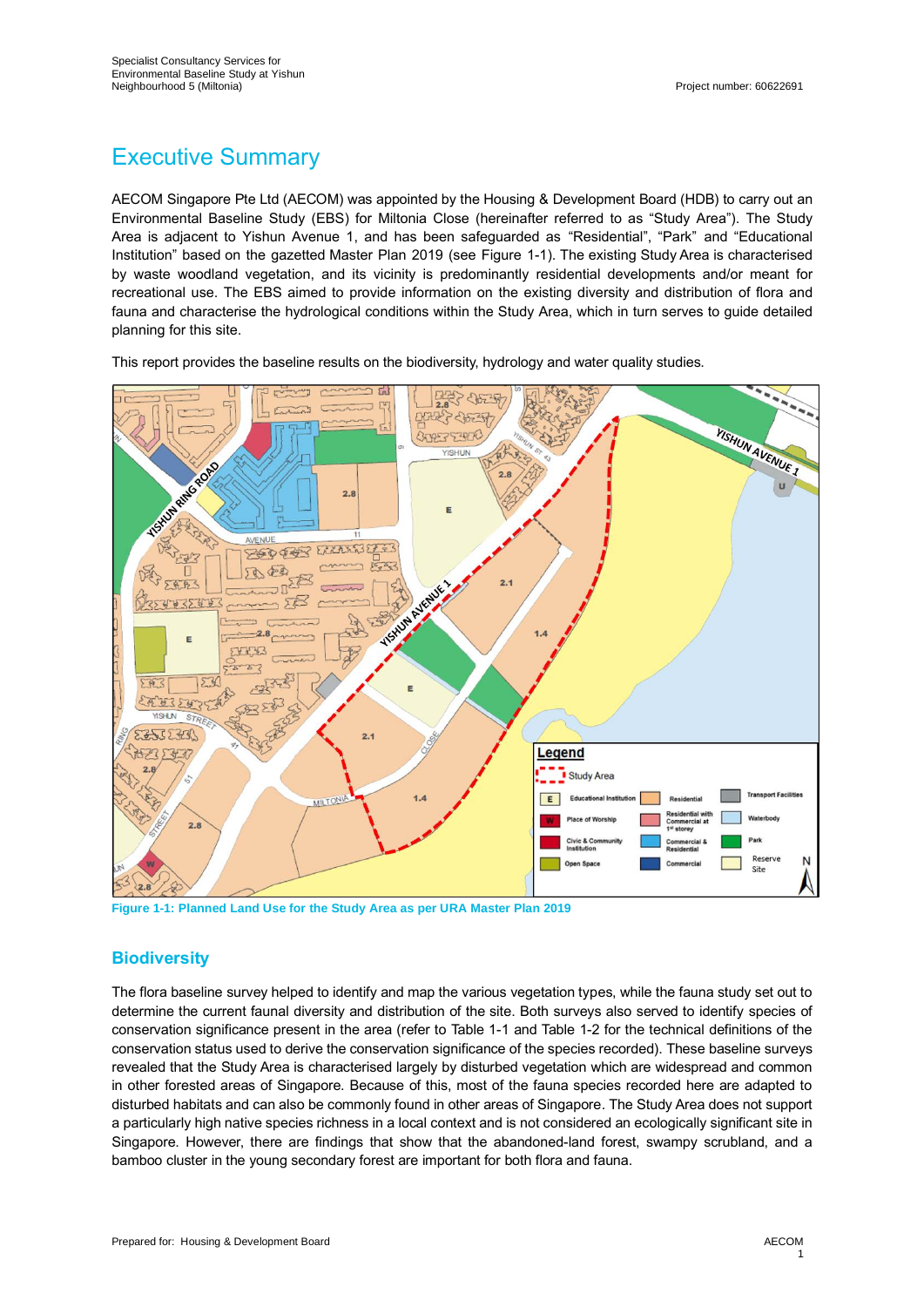#### <span id="page-1-0"></span>**Table 1-1: Definition of Each National Conservation Status for Flora (Davison et al., 2008; Chong et al., 2009).**

| <b>National conservation status</b> | <b>Definition</b>                                                                          |
|-------------------------------------|--------------------------------------------------------------------------------------------|
| Vulnerable                          | More than 250, but fewer than 1,000 mature individuals                                     |
| Endangered                          | Fewer than 250 mature individuals                                                          |
| <b>Critically Endangered</b>        | Fewer than 50 mature individuals or more than 50, but fewer than 250<br>mature individuals |
| <b>Presumed Extinct</b>             | Not recorded within the last 30 years                                                      |

<span id="page-1-1"></span>**Table 1-2: Definition of Each National and Global Conservation Status for Fauna (Davison et al., 2008; Soh et al., 2019; Jain et al., 2018; IUCN, 2012).**

| <b>Conservation status</b>         | <b>Definition</b>                                                                                           |  |
|------------------------------------|-------------------------------------------------------------------------------------------------------------|--|
| <b>National</b>                    |                                                                                                             |  |
| Vulnerable                         | More than 250 individuals in total, but fewer than 1,000 mature individuals                                 |  |
| Endangered                         | Fewer than 250 mature individuals                                                                           |  |
| <b>Critically Endangered</b>       | Fewer than 250 individuals in total or fewer than 50 mature individuals                                     |  |
| <b>Presumed Nationally Extinct</b> | Not recorded within the last 50 years                                                                       |  |
| Global                             |                                                                                                             |  |
| Vulnerable                         | Faces a high risk of extinction in the wild                                                                 |  |
| Endangered                         | Faces a very high risk of extinction in the wild                                                            |  |
| <b>Critically Endangered</b>       | Faces an extremely high risk of extinction in the wild                                                      |  |
| <b>Extinct in the Wild</b>         | Only survives through cultivation, captivity or as a naturalized population(s)<br>outside its natural range |  |
| Extinct                            | Globally extinct, including those in captivity or through cultivation                                       |  |

The abandoned-land forest and edges of the swampy scrubland supports several flora species of conservation significance, including the nationally critically endangered *Bintangaur laut* (*Calophyllum inophyllum*) and vulnerable *Buas buas* (*Premna serratifolia*) (see [Figure 1-2\)](#page-2-0). These coastal species are nationally threatened and are more often found in coastal habitats on the offshore islands of Singapore, such as St. John's Island and Pulau Tekukor. Hence, there is value in exploring ways to conserve coastal-associated species so that they can continue to persist on the mainland, so as to help the native stocks remain genetically diverse. The abandoned-land forest also hosts several large stranglers and trees (see [Figure 1-3\)](#page-2-1).

Bamboo bats (*Tylonycteris* spp*.*) were found during roost emergence surveys at the bamboo cluster in the northern part of the Study Area (see [Figure 1-4\)](#page-2-2). This genus of bats may include the nationally critically endangered lesser bamboo bat *(T. fulvida*), which may also be found in other forested areas in Singapore*.* More details can be found in Section 7 of the report.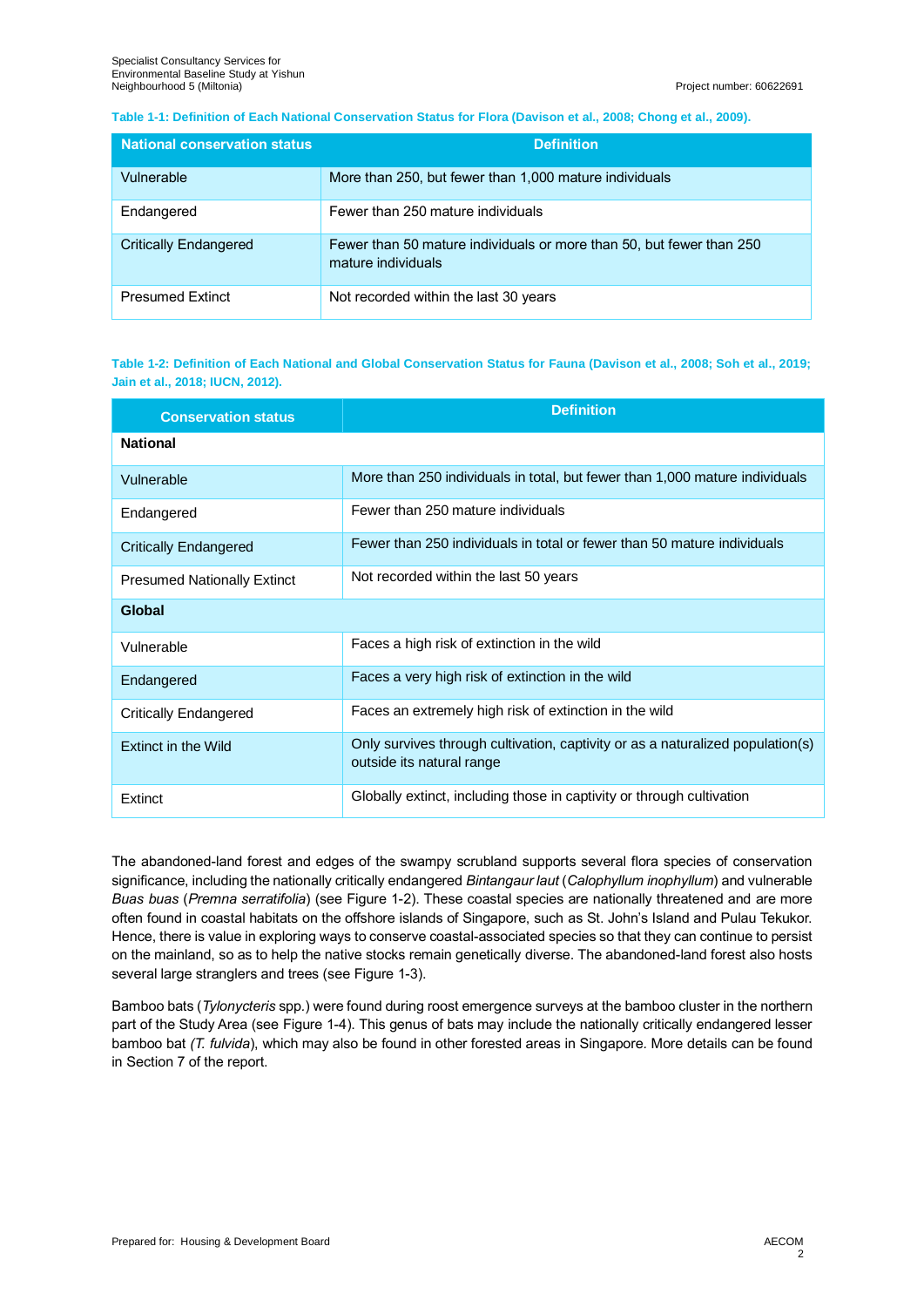<span id="page-2-1"></span>

<span id="page-2-0"></span>

# <span id="page-2-3"></span><span id="page-2-2"></span>**Hydrology and Water Quality**

The hydrology and water quality baseline study aimed to identify waterbodies present in the Study Area including their location, water flow conditions and bank characteristics; while the water quality surveys determined the quality of water in these surface water bodies. Based on topographic survey data and site analysis, water catchment areas within the vicinity of the Study Area mainly contribute water to the identified Natural Stream and drains. There is also an abandoned fishpond connecting to the swampy area and slowly discharging to the west of Natural Stream. This fishpond has almost stagnant water during both dry and wet weather. Two concrete roadside drains (Drain 1 and Drain 2) run along the south boundary of the Study Area and collect storm runoff from south of the Study Area (see [Figure 1-5\)](#page-2-3). More details can be obtained in Section 8 of the report.

From the results of the hydrological and water quality assessment, it can be inferred that the Natural Stream which was generally perennial (fed from stormwater) with eutrophication conditions, may pose stress to the aquatic life in the Study Area. However, this Natural Stream, which runs through the swampy scrubland, still supports several stream-dependent faunal species, some of which are nationally threatened, such as the critically endangered redtailed pipe snake (*Cylindrophis ruffus*) and endangered buffy fish owl (*Ketupa ketupu*). The straw-headed bulbul (*Pycnonotus zeylanicus*), which is a globally critically endangered and locally endangered species that was frequently encountered in the targeted field surveys, is also known to be associated to riparian habitats (see [Figure](#page-2-2)  [1-4\)](#page-2-2).